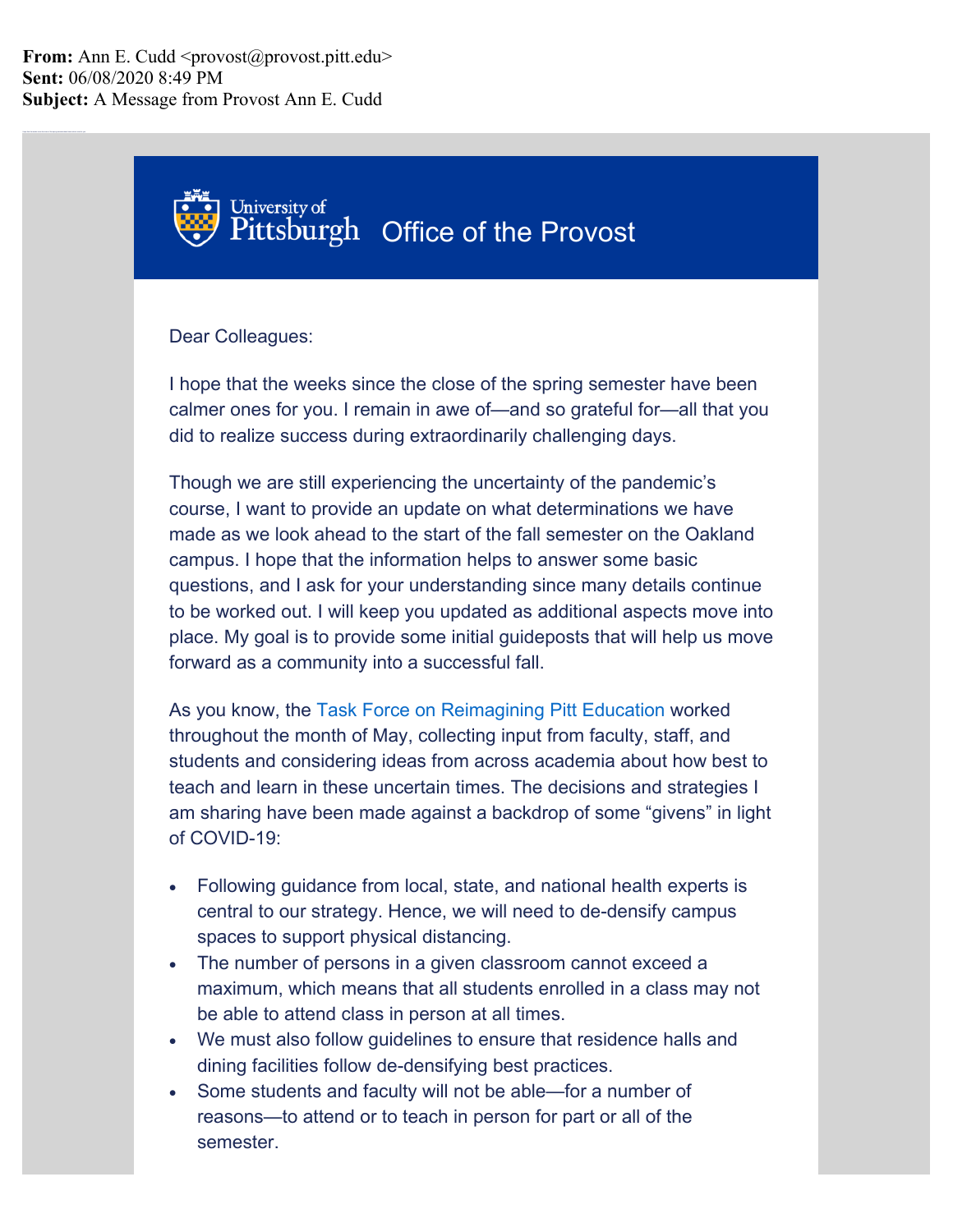## **Fall Academic Calendar, Breaks, and Final Exam Period**

Please note that important adjustments have been made to the academic calendar to help minimize the possible spread of COVID-19. The academic semester will continue to be structured within a 15-week window to remain in compliance with Title IV funding regulations.

- Fall term classes will begin on August 19, 2020, and end November 20, 2020.
- Classes will take place on Labor Day, September 7, 2020.
- Students will not return to campus after the Thanksgiving break.
- There will be an extended final exam period for the fall semester that includes the possibility of holding in-person exams on the Monday and Tuesday before Thanksgiving and holding remote exams the week after Thanksgiving.
- In scheduling final exams, priority for in-person final exam room assignments will be given to "departmental exams."

#### **Flex@Pitt**

In consideration of these constraints, we plan to implement what we are calling Flex@Pitt. This teaching model will enable classes to be taught in a manner that provides an exceptional educational experience regardless of whether the students attend in person, remotely, synchronously, or asynchronously. All courses should utilize Canvas.

Much more information and guidance about Flex@Pitt will be provided in the days and weeks ahead.

So that we can maximize this new model, classrooms will be upgraded with technology to optimize course delivery. I believe that this model will allow us to respond with flexibility and with innovative, accessible approaches as we navigate this new terrain while continuing to deliver academic excellence.

#### **Course Development Resources and Support**

[The University Center for Teaching and Learning](https://officeoftheprovost.cmail19.com/t/j-l-qidkltd-jittkhdytr-i/) stands by to help you design your courses. The center is developing even more resources to help. Additional details and online resources will soon be available. Likewise, [Pitt IT](https://officeoftheprovost.cmail19.com/t/j-l-qidkltd-jittkhdytr-d/) can provide technological support as you continue to plan for the semester ahead.

#### **Looking Ahead**

I know that we are doing everything in our power to see the day when we will welcome students back to campus. If it were only up to us, that would